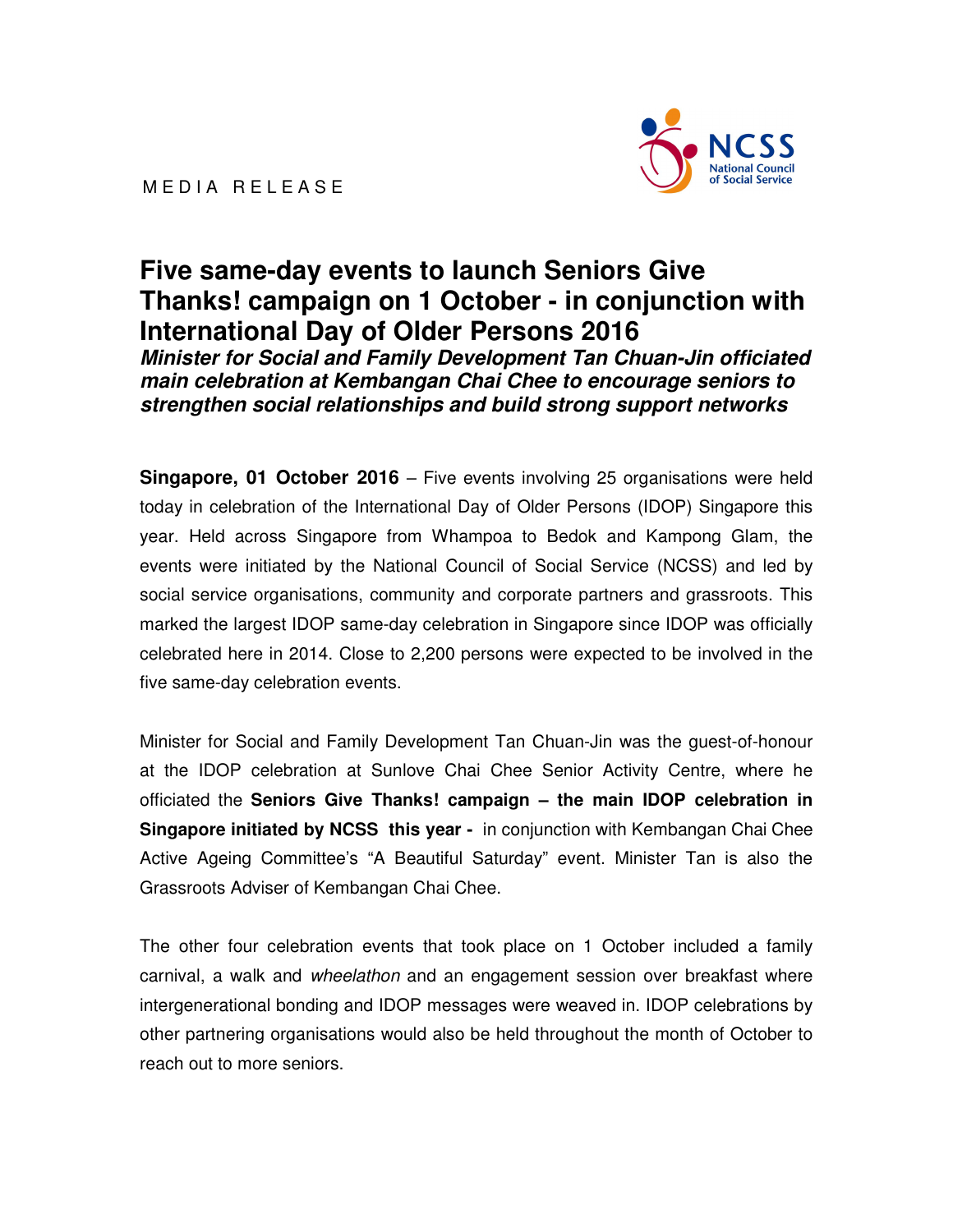Organised for the third consecutive year by NCSS, the IDOP celebrations have gained steady momentum with strong support from social service organisations, community and corporate partners, Community Development Councils and grassroots. The focus of IDOP this year is to highlight seniors as active participants who are keen to show appreciation for people who matter to them, provide a platform for seniors to express thanks, forge closer bonds with their loved ones and build strong support networks, and to enhance the experience of the general public when they interact with seniors.

In a survey conducted with 1,000 seniors last year, NCSS found that having activities to look forward to and being provided ample opportunities for social participation will contribute greatest to the wellbeing of seniors. It was also reported that seniors who have weak familial bonds and networks are generally less satisfied with their lives<sup>[1]</sup>.

In addition, a study has shown that acts of gratitude such as writing a thank you note, words of praise and hugs are simple ways for seniors to participate and appreciate their loved ones, effectively contributing to strengthened social relationships<sup>[2]</sup>. A study conducted in the United States also showed that seniors who expressed gratitude reported much lower depressive symptoms and significantly greater positive effect <sup>[3]</sup>.

## **Seniors Give Thanks! – Simple Gesture, Sincere Gratitude**

With these in mind and aligned with NCSS' efforts to create platforms for seniors to build strong social support networks, the **Seniors Give Thanks! campaign** was rolled out to enable the community to engage seniors purposefully and for seniors to strengthen their relationships with their loved ones and/or reconnect with people who matter to them through simple acts of gratitude.

## **i) Seniors Shared Gratitude Stories on Videos**

To encourage more in the community to show appreciation to their loved ones, three videos were specially produced for IDOP this year to share heart-warming gratitude stories of three seniors – Madam Mok Chow Mui, 72; Madam Betty Lim, 59 and Mr Mohamed Hussin s/o Y Miabhai, 72.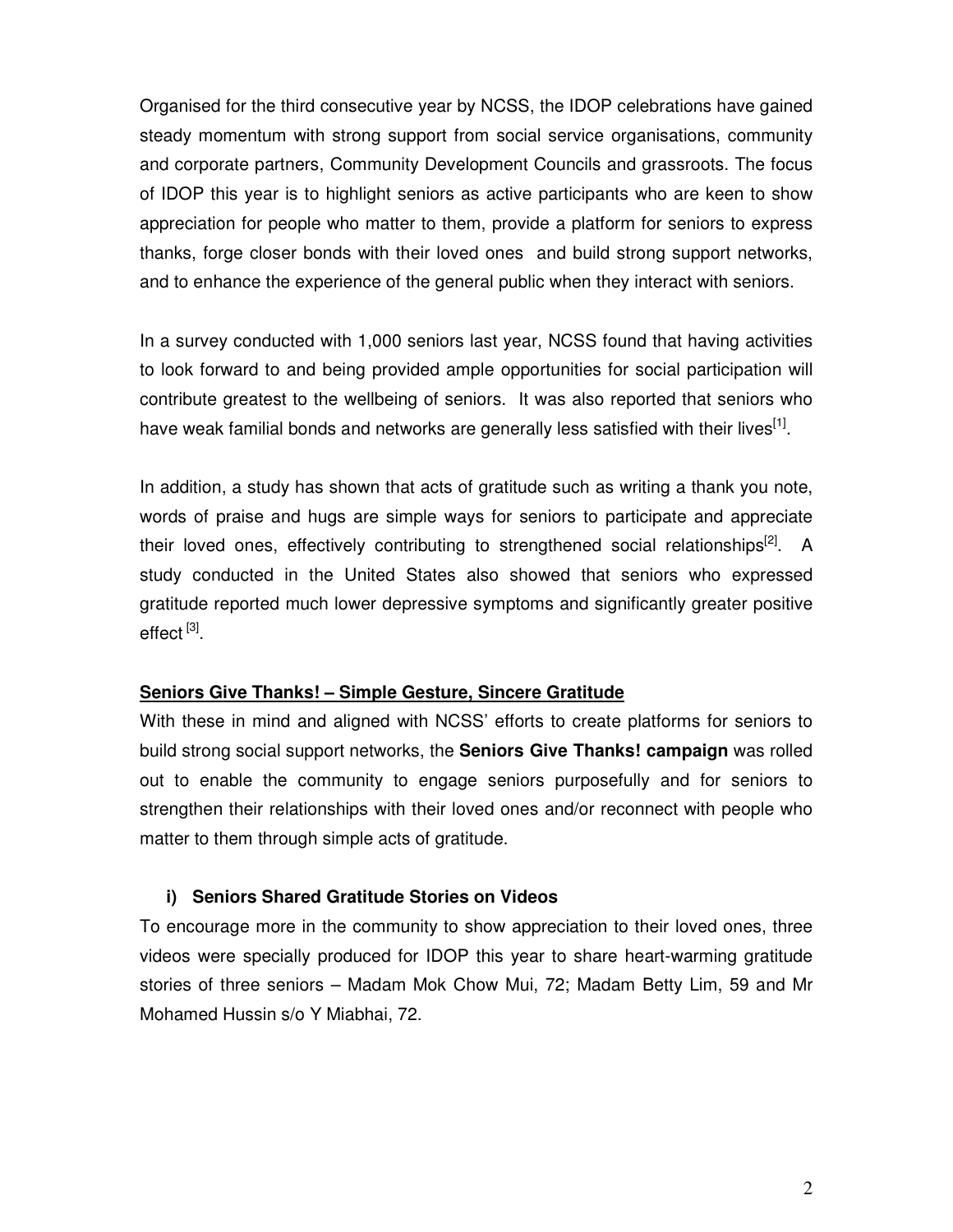Find out more about the surprise party that Madam Mok planned for her husband of 46 years, the special dish that Madam Lim learnt and cooked for her domestic helper and the heartfelt words that Mr Mohamed Hussin penned down on the 'Thank You Card' despite having 'stiff man syndrome' at www.ncss.gov.sg/idop.

Please refer to **Annex A** for more information about the three IDOP videos.

## **ii) Hand-Folded Flowers & 'Thank You Cards'**

About 27,000 'Thank You Cards' will be distributed by community, corporate and social service organisations, and schools this year, with 500 trained befrienders from these organisations mobilised to encourage seniors to pen down their appreciation. Seniors can express their gratitude to their neighbours, co-workers, friends or family members in words.

Seniors will also be encouraged to fold paper hydrangeas – a floral symbol of heartfelt gratitude – and present it together with the 'Thank You Card' to the special someone they want to thank.

The number of 'Thank You Cards' to be distributed and the number of befrienders who attended training workshop this year doubled that of last year. Twelve workshops were also conducted by NCSS between July to September 2016 to prepare the befrienders for their engagement with seniors.

Please refer to **Annex B** for list of partnering organisations and highlights of their activities.

\_\_\_\_\_\_\_\_\_

<sup>[1]</sup> Source: Council for Third Age Report on Public Perception on Ageing and Seniors (2008)

<sup>[2]</sup> Source: Harvard Health Publication (2011) *In Praise of Gratitude.* Retrieved September 21, 2016, from: http://www.health.harvard.edu/newsletter\_article/in-praise-of-gratitude

<sup>[3]</sup> Source: Kahana, E., Bhatta, T., Lovegreen, L. D., Kahana, B., & Midlarsky, E. (2013). Altruism, Helping, and Volunteering: Pathways to Well-Being in Late Life. Journal of Aging Health, 25(1), 159-187.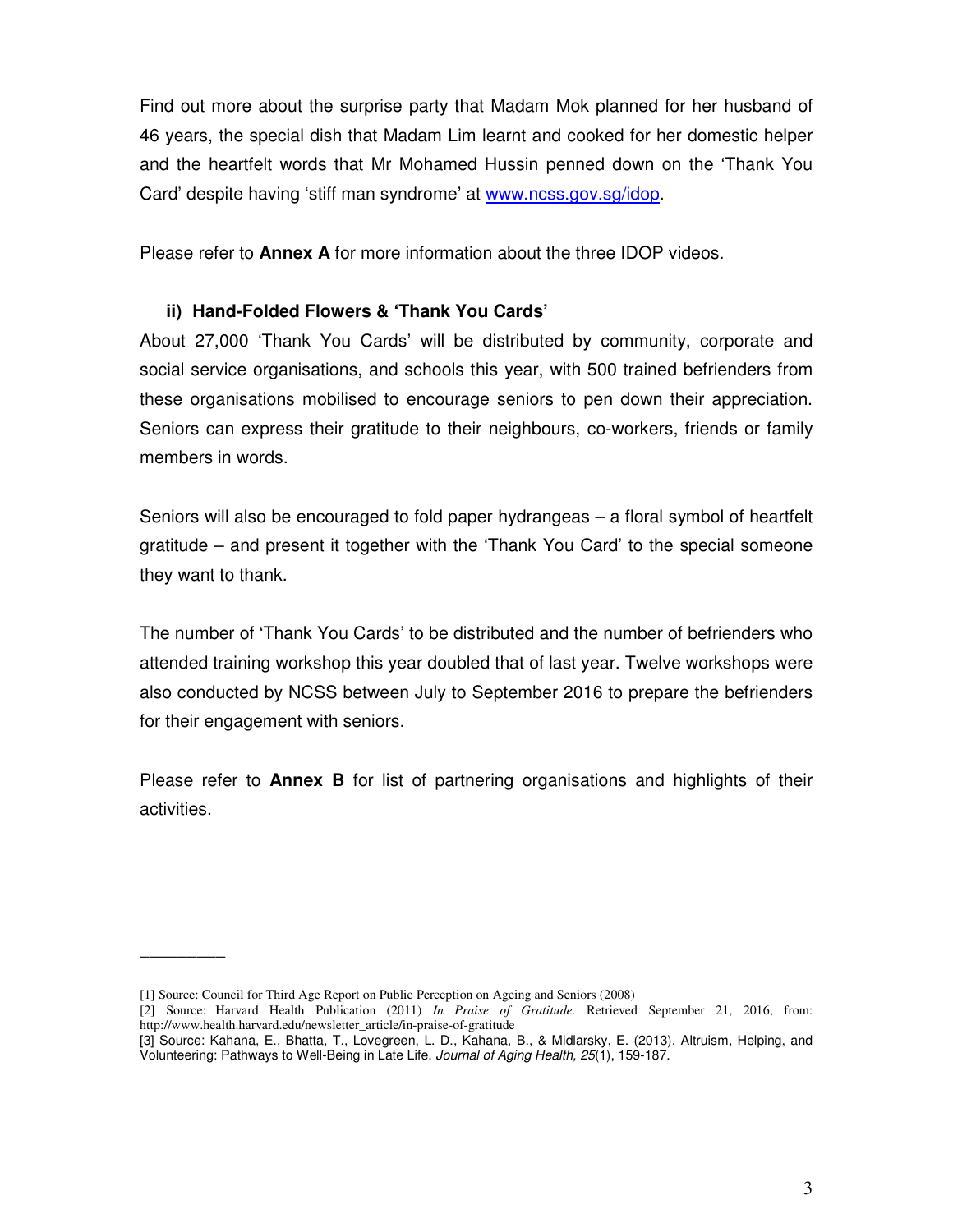#### **iii) Interaction Tips and More Information**

Members of the public can also pick up tips on how to interact with seniors and find out more about social service programmes available for seniors via NCSS' official website at www.ncss.gov.sg/idop or through NCSS' Facebook page at www.facebook.com/ncss.sg

Ms Tina Hung, Deputy Chief Executive Officer, NCSS, said, "With the strong support from community, corporate and social service organisations, International Day of Older Persons has grown from strength to strength for the past three years. Through celebrating IDOP, NCSS hopes to raise greater awareness about social support available for seniors and the importance of closer relationships with their loved ones. By coordinating efforts across various stakeholders, NCSS aims to be the catalyst that sparks meaningful collaborations to foster a more caring and inclusive Singapore society."

For media enquiries, please contact:

Ms Heng Swee San Senior Manager Corporate Communications National Council of Social Service Tel: 6210 2641 / 9222 5896 Email: heng\_swee\_san@ncss.gov.sg

Mr Brendan Sheares Senior Assistant Director Corporate Communications National Council of Social Service Tel: 6210 2638 / 9858 4111 Email: Brendan\_sheares@ncss.gov.sg

## **About National Council of Social Service**

NCSS is the umbrella body for over 450 social service organisations in Singapore. Its mission is to provide leadership and direction in enhancing the capabilities and capacity of our members, advocating for social service needs and strengthening strategic partnerships, for an effective social service ecosystem. Community Chest is the fund-raising and engagement arm of NCSS and Social Service Institute (SSI) is the human capital development arm of NCSS. For more information, please visit: www.ncss.gov.sg

Issued by: Corporate Communications National Council of Social Service Saturday, 01 October 2016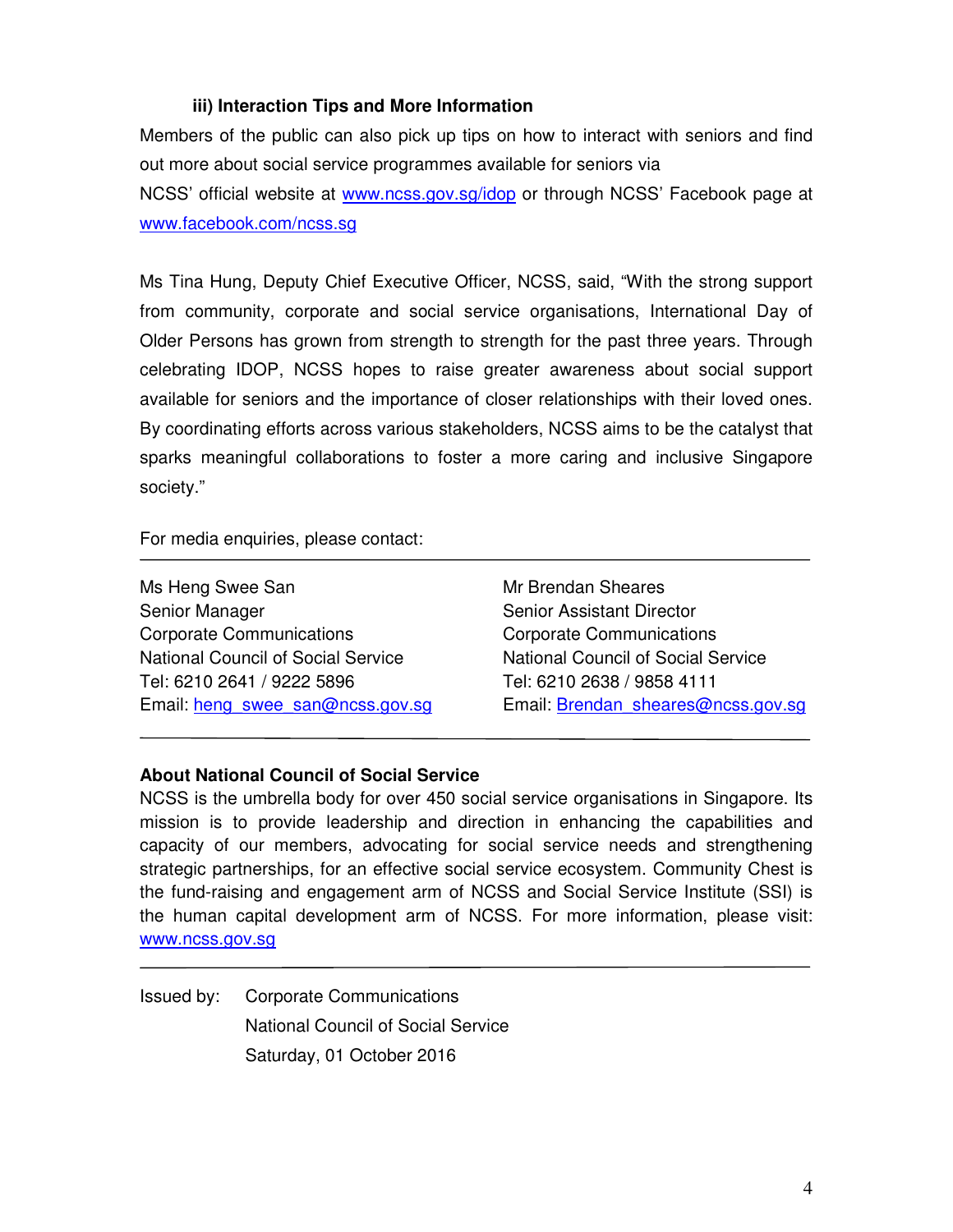#### **ANNEX A: INFORMATION ABOUT SENIORS GIVE THANKS! VIDEOS**

#### **"I am thankful for all the little things he does for me."—Madam Mok Chow Mui, 72**

Sometimes, it is the simple gestures that bring greatest happiness. Chow Mui 's greatest joy is having her husband, Raymond, by her side through thick and thin. Fondly recalling their courtship days with dates to Haw Par Villa and the cinema, Chow Mui and Raymond are inseparable even after 46 years of marriage. Chow Mui is thankful for all the little things that Raymond has done for her.

#### **"Thank you for being just like family to me." —Madam Betty Lim, 59**

Having worked as a domestic helper when she was a teenager, Betty has a soft spot for Christene, her foreign domestic helper of three years. She empathises with Christene, who left home to work abroad, and treats her with the same kindness as she would with a family member. Christene, on the other hand, is always looking out for Betty and often lends a listening ear to her. Betty is thankful for Christene's care and companionship, sharing that they often went out to enjoy their favourite Japanese food together.

#### **"Thank you my sons, for working together to take care of the family and me." —Mr Mohamed Hussin s/o Y Miabhai , 74**

Mohamed Hussin's two sons, Hozehfa and Taher, though 15 years apart, have always been close. They may have different personalities but there is one thing that they have in common – the love for their father. Since Mohamed Hussin was diagnosed with 'stiff man's syndrome', his sons would often massage his sore limbs and accompany him to his physiotherapy sessions. Beyond caregiving duties, his sons also spend quality time with him. Though they say it's their duty, but Mohamed Hussin wants his sons to know how much he appreciates them.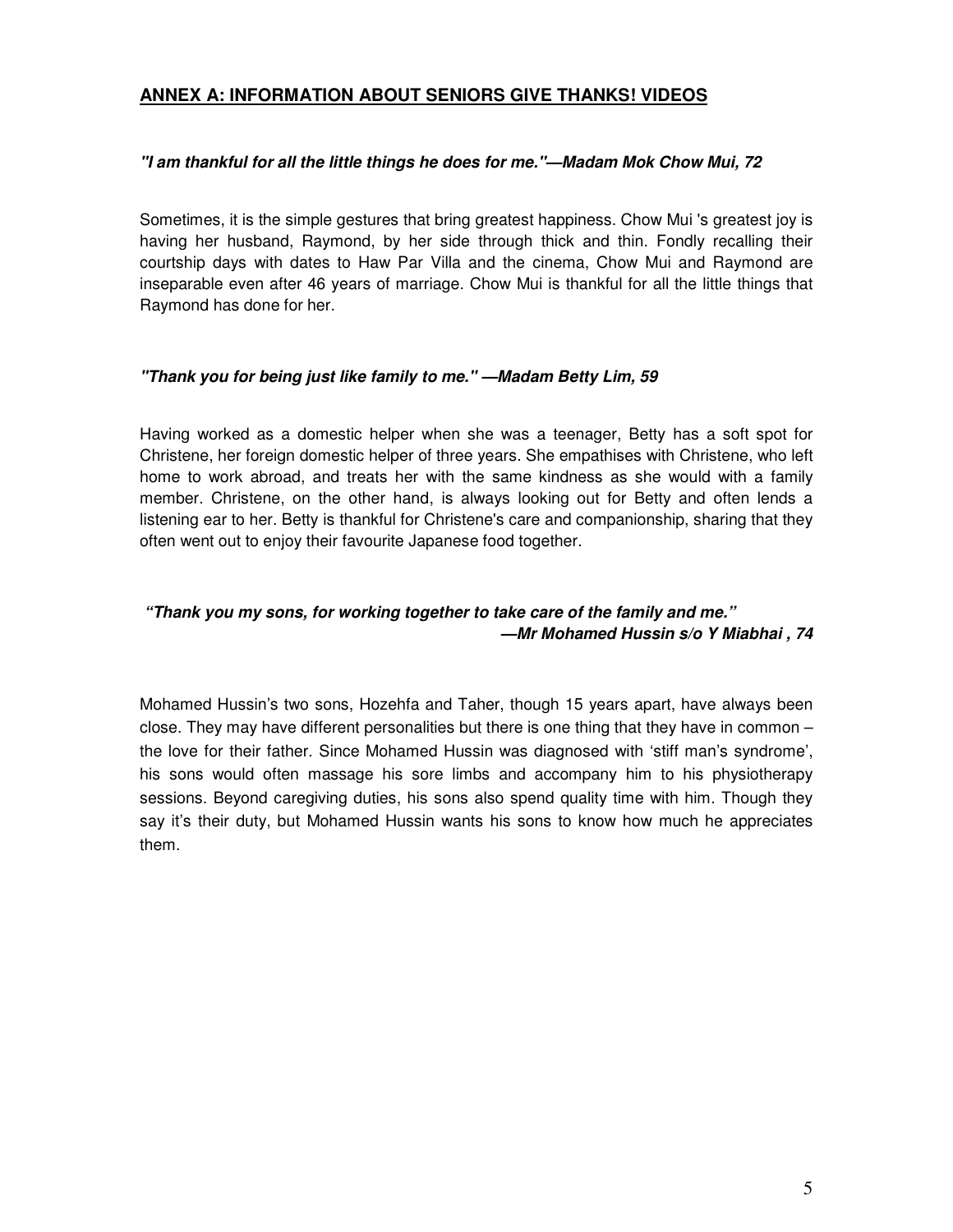# **ANNEX B: LIST OF PARTNERING ORGANISATIONS AND HIGHLIGHTS OF THEIR ACTIVITIES**

| S/N            | <b>Partnering Organisations</b>                        | <b>Celebration Details</b>                            | <b>Activity Highlights</b>                                                                                                                                                                                                     |  |  |  |  |
|----------------|--------------------------------------------------------|-------------------------------------------------------|--------------------------------------------------------------------------------------------------------------------------------------------------------------------------------------------------------------------------------|--|--|--|--|
|                | Five celebration events on 1 October                   |                                                       |                                                                                                                                                                                                                                |  |  |  |  |
|                | Kembangan-Chai Chee Active Ageing Committee            | 1 Oct, 4-6pm<br>Sunlove SAC @ Blk 31<br>Chai Chee Ave | Main IDOP celebration event as detailed in the media<br>release                                                                                                                                                                |  |  |  |  |
| $\overline{2}$ | Kembangan-Chai Chee Senior Activity Centre             |                                                       |                                                                                                                                                                                                                                |  |  |  |  |
| 3              | Sunlove Chai Chee Senior Activity Centre               |                                                       |                                                                                                                                                                                                                                |  |  |  |  |
| $\overline{4}$ | <b>PEACE-Connect Senior Activity Centre</b>            |                                                       | Peace-Connect, Kampong Glam CCC and Hope Centre<br>Singapore had training and outreach engagement in<br>September and a breakfast engagement session with<br>seniors in conjunction with Kampong Glam's Breakfast<br>with Love |  |  |  |  |
| 5              | Kampong Glam Citizens' Consultative Committee<br>(CCC) | 1 Oct, 8am-12pm<br>Kampong Glam                       |                                                                                                                                                                                                                                |  |  |  |  |
| 6              | Hope Centre Singapore                                  |                                                       |                                                                                                                                                                                                                                |  |  |  |  |
| $\overline{7}$ | <b>Tsao Foundation</b>                                 |                                                       | Tsao Foundation, along with its community partners, will<br>be hosting a Family carnival focusing on intergenerational<br>bonding.                                                                                             |  |  |  |  |
| 8              | City For All Ages (CFAA) Whampoa                       |                                                       |                                                                                                                                                                                                                                |  |  |  |  |
| 9              | Jalan Besar Boon Keng Residents' Committee             |                                                       |                                                                                                                                                                                                                                |  |  |  |  |
| 10             | Jalan Besar Bendemeer Residents' Committee             |                                                       |                                                                                                                                                                                                                                |  |  |  |  |
| 11             | Whampoa Citizens' Consultative Committee               |                                                       |                                                                                                                                                                                                                                |  |  |  |  |
| 12             | Whampoa Drive Residents' Committee                     | 1 Oct, 9am-12pm<br>Whampoa                            |                                                                                                                                                                                                                                |  |  |  |  |
| 13             | Whampoa View Residents' Committee                      |                                                       |                                                                                                                                                                                                                                |  |  |  |  |
| 14             | Whampoa Lorong Limau Residents' Committee              |                                                       |                                                                                                                                                                                                                                |  |  |  |  |
| 15             | Whampoa Gardens Residents' Committee                   |                                                       |                                                                                                                                                                                                                                |  |  |  |  |
| 16             | Whampoa Rajah Court Residents' Committee               |                                                       |                                                                                                                                                                                                                                |  |  |  |  |
| 17             | Whampoa McNair Residents' Committee                    |                                                       |                                                                                                                                                                                                                                |  |  |  |  |
| 18             | Whampoa Towner Residents' Committee                    |                                                       |                                                                                                                                                                                                                                |  |  |  |  |
| 19             | National University of Singapore                       |                                                       |                                                                                                                                                                                                                                |  |  |  |  |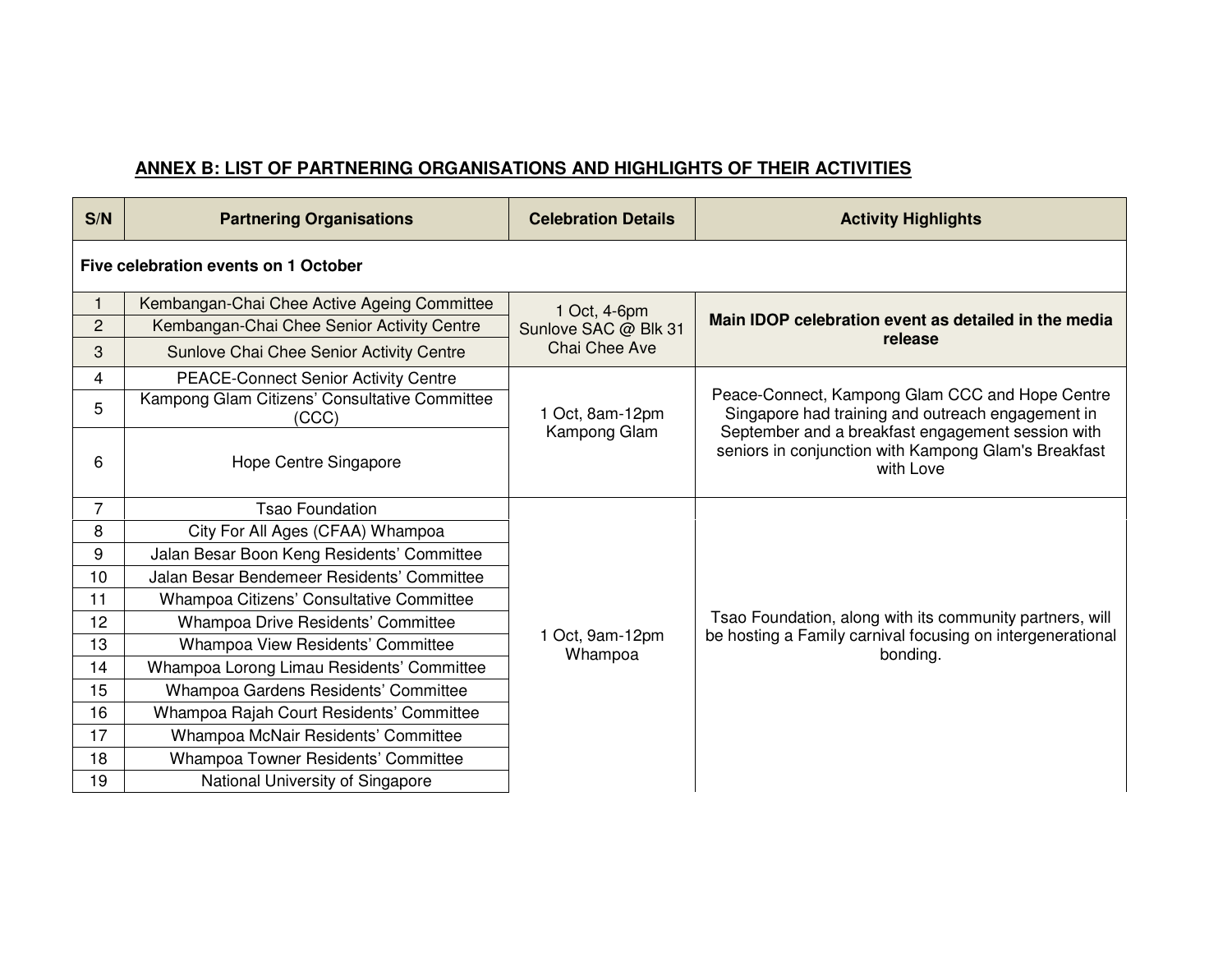| 20                                         | Nanyang Technological University, Singapore                       |                                               |                                             |                                                                                                                                                                                                                                                       |  |  |  |
|--------------------------------------------|-------------------------------------------------------------------|-----------------------------------------------|---------------------------------------------|-------------------------------------------------------------------------------------------------------------------------------------------------------------------------------------------------------------------------------------------------------|--|--|--|
| 21                                         | Muhammadiyah Health and Day Care Centre                           | 1 Oct, 9am-6pm<br><b>Bedok Reservoir Park</b> |                                             | There will be an IDOP segment where seniors present the<br>'Thank You Cards' to their family members at the Seniors<br>Family Walk and Wheelathon.                                                                                                    |  |  |  |
| 22                                         | <b>Tembusu Senior Activity Centre</b>                             |                                               |                                             |                                                                                                                                                                                                                                                       |  |  |  |
| 23                                         | <b>Bedok Orchid Residents' Committee</b>                          |                                               |                                             |                                                                                                                                                                                                                                                       |  |  |  |
| 24                                         | Thye Hua Kwan Bedok Radiance Senior Activity<br>Centre            |                                               | 1 Oct, 2-5pm<br>Blk 15A Bedok South<br>Road | There will be an IDOP segment in the "Way to Joy III"<br>event organised by the three organisations.                                                                                                                                                  |  |  |  |
| 25                                         | PropNex Realty Pte Ltd                                            |                                               |                                             |                                                                                                                                                                                                                                                       |  |  |  |
|                                            |                                                                   |                                               |                                             |                                                                                                                                                                                                                                                       |  |  |  |
| Other events held in conjunction with IDOP |                                                                   |                                               |                                             |                                                                                                                                                                                                                                                       |  |  |  |
|                                            |                                                                   |                                               |                                             | <b>Activity Highlights</b>                                                                                                                                                                                                                            |  |  |  |
|                                            | <b>Partnering Organisations</b>                                   |                                               |                                             |                                                                                                                                                                                                                                                       |  |  |  |
| 26                                         | <b>Central Singapore Community Development</b><br>Council (CSCDC) |                                               |                                             | Students had reached out to seniors at Sunlove Day Rehab Centre as part of a befriending session                                                                                                                                                      |  |  |  |
| 27                                         | <b>ITE College Central</b>                                        |                                               |                                             | under Central Singapore CDC's Silver Friends programme                                                                                                                                                                                                |  |  |  |
| 28                                         | Sunlove Rehab Centre                                              |                                               |                                             |                                                                                                                                                                                                                                                       |  |  |  |
| 29                                         | Silver Spring Pte Ltd                                             |                                               |                                             | Silver Spring will prepare a special dessert for sale during Octoberfor customers. 'Thank You Cards'<br>will be available at the Coffee Connect Café @ Wilkie Edge for seniors to pen their thanks to their<br>loved ones.                            |  |  |  |
| 30                                         | Buddhist Compassionate Relief Tzu Chi<br>Foundation               |                                               |                                             | Tzu Chi befrienders had reached out to seniors in August and September as part of their home visits.<br>On Tzu Chi's islandwide charity day in October, Tzu Chi will invite seniors and the persons they<br>would like to appreciate for a gathering. |  |  |  |
| 31                                         | Pacific Activity Centre (PAC) Pte Ltd                             |                                               |                                             | Staff from PAC attended the IDOP workshop and 'Thank You Cards' would be placed at the PAC<br>centres for engagement and celebration in October.                                                                                                      |  |  |  |
| 32                                         | Ageless Online                                                    |                                               |                                             | Ageless Online will promote NCSS publicity videos and also write an article to promote the campaign<br>and the interaction tips from workshop to seniors who frequent the e-magazine portal in October.                                               |  |  |  |